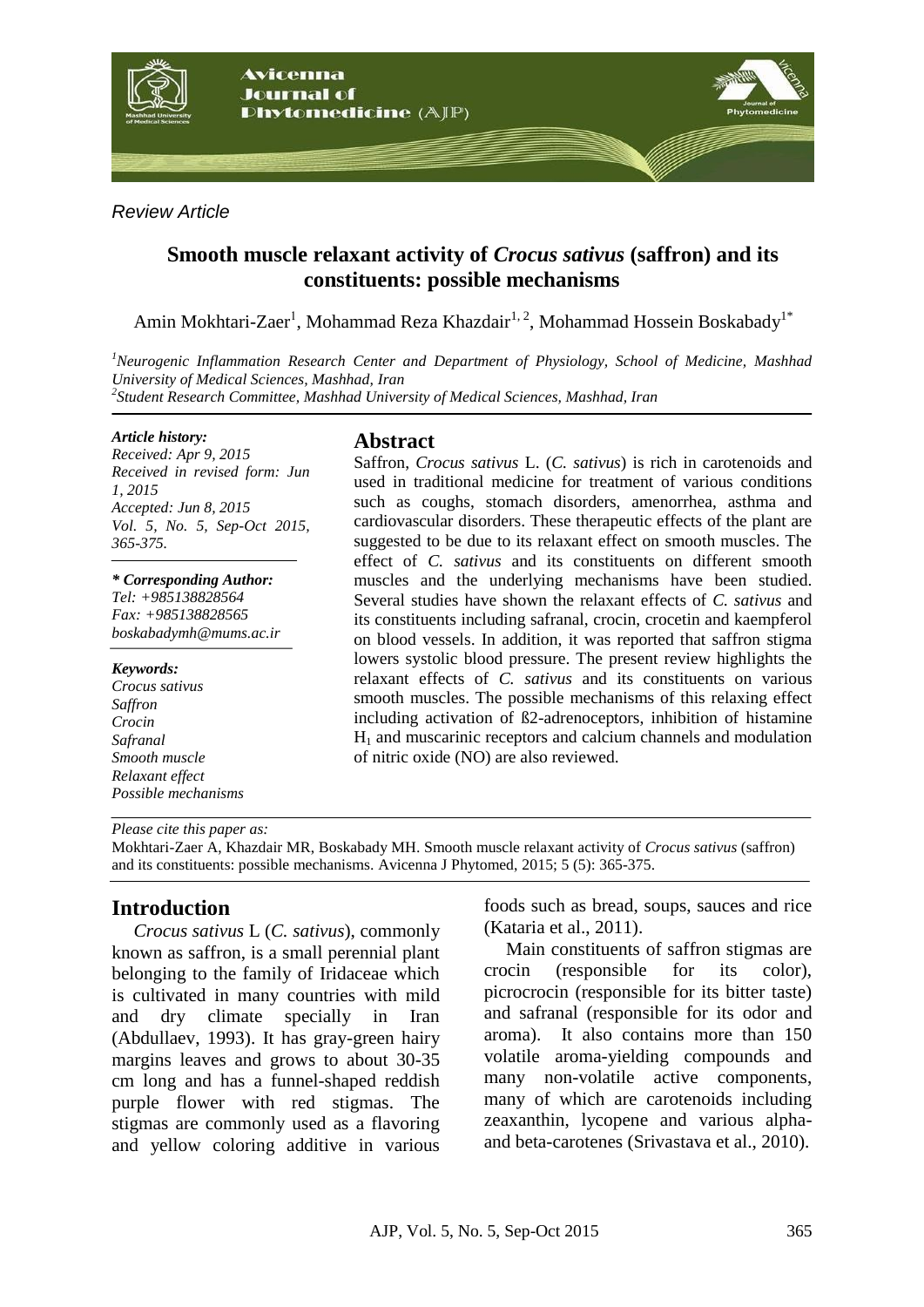In folk medicine, *C. sativus* has been used as an antispasmodic, eupeptic, gingival sedative, anticatarrhal, sedative, carminative, diaphoretic, expectorant, stimulant, stomachic, aphrodisiac and emmenagogue medicine (Nemati et al., 2008).

There also appears to be adequate evidence to support therapeutic effects of saffron and also for its use in alleviating several health disorders.

Recent studies showed pharmacological effects of saffron such as antioxidant (Hosseinzadeh et al., 2009; Soeda et al., 2007) antitumor (Abdullaev, 2002; Aung et al., 2007; Mousavi et al., 2011), memory enhancing (Abe and Saito, 2000; Ghadrdoost et al., 2011; Hosseinzadeh and Ziaei, 2006; Pitsikas et al., 2007), antidepressant and anxiolytic (Hosseinzadeh et al., 2003; Hosseinzadeh and Noraei, 2009), genoprotective (Hosseinzadeh and Sadeghnia, 2007; Premkumar et al., 2001), antitussive (Hosseinzadeh and Ghenaati, 2006), cardioprotective (Goyal et al., 2010; Imenshahidi et al., 2010; Xu et al., 2006; Zhang et al., 2009) and neuroprotective activities (Essa et al., 2012; Mehri et al., 2012).

Some of saffron therapeutic effects on stomach disorders, colic, dysmenorrhoea, asthma and cardiovascular disorders are suggested to be due to its relaxant effect on smooth muscles. A potent relaxant effect of the plant extract on tracheal smooth muscle was shown which was comparable to theophylline and greater than the effect of its constituent, safranal (Boskabady and Aslani, 2006).

The effects of saffron petals extracts on blood pressure, hypotensive effect of aqueous extract of *C. sativus* and its constituents, safranal and crocin (Fatehi et al., 2003), effects of chronic and subchronic crocin treatment on hypertension (Imenshahidi et al., 2014; Razavi et al., 2013) and effect of chronic administration of saffron stigma aqueous extract on systolic blood pressure were shown (Imenshahidi et al., 2013). The protective effect of crocin on reperfusioninduced cardiac arrhythmias (Jahanbakhsh et al., 2012) as well as the lowering effect on heart rate and contractility was also documented (Boskabady et al., 2008). In addition, the effect of saffron on uterine contraction was also investigated (Chang et al., 1964). For *C. sativus* and its constituent safranal, a stimulatory effect on ß2 adrenoceptors (Nemati et al., 2008), an inhibitory effect on histamine  $H_1$  receptors (Boskabady et al., 2010) and a functional antagonistic effect on muscarinic receptors were demonstrated (Neamati and Boskabady, 2010).

To prepare the present review, we explored the literature regarding the smooth muscle relaxant effect of *C. sativus* and its constituent as well as the possible underlying mechanisms.

# **Methods**

The related data on this topic was obtained by searching for the terms "*Crocus sativus*", "saffron", "crocin", "crocetin", "safranal", "smooth muscles" and "relaxant effects" using ISI Web of Knowledge, Medline/Pubmed, Science direct, Scopus, Google Scholar, Embase, Biological Abstracts and Chemical Abstracts.

## **Constituents**

More than 150 compounds have been extracted from saffron stigmas, from which less than 50 chemicals have been completely characterized. Among fully characterized compounds, some are colored carotenoids e.g. crocetin and its glycosidic derivatives, crocins. The other components are colorless monoterpene aldehydes, volatile agents e.g. safranal, and bitter components, e.g. picrocrocin. The most important components are listed in a review article by Bathaie and Mousavi (Bathaie and Mousavi, 2010).

Safranal (fat soluble) and pigments of the crocetin carotenoid (a natural dicarboxylic acid carotenoid precursor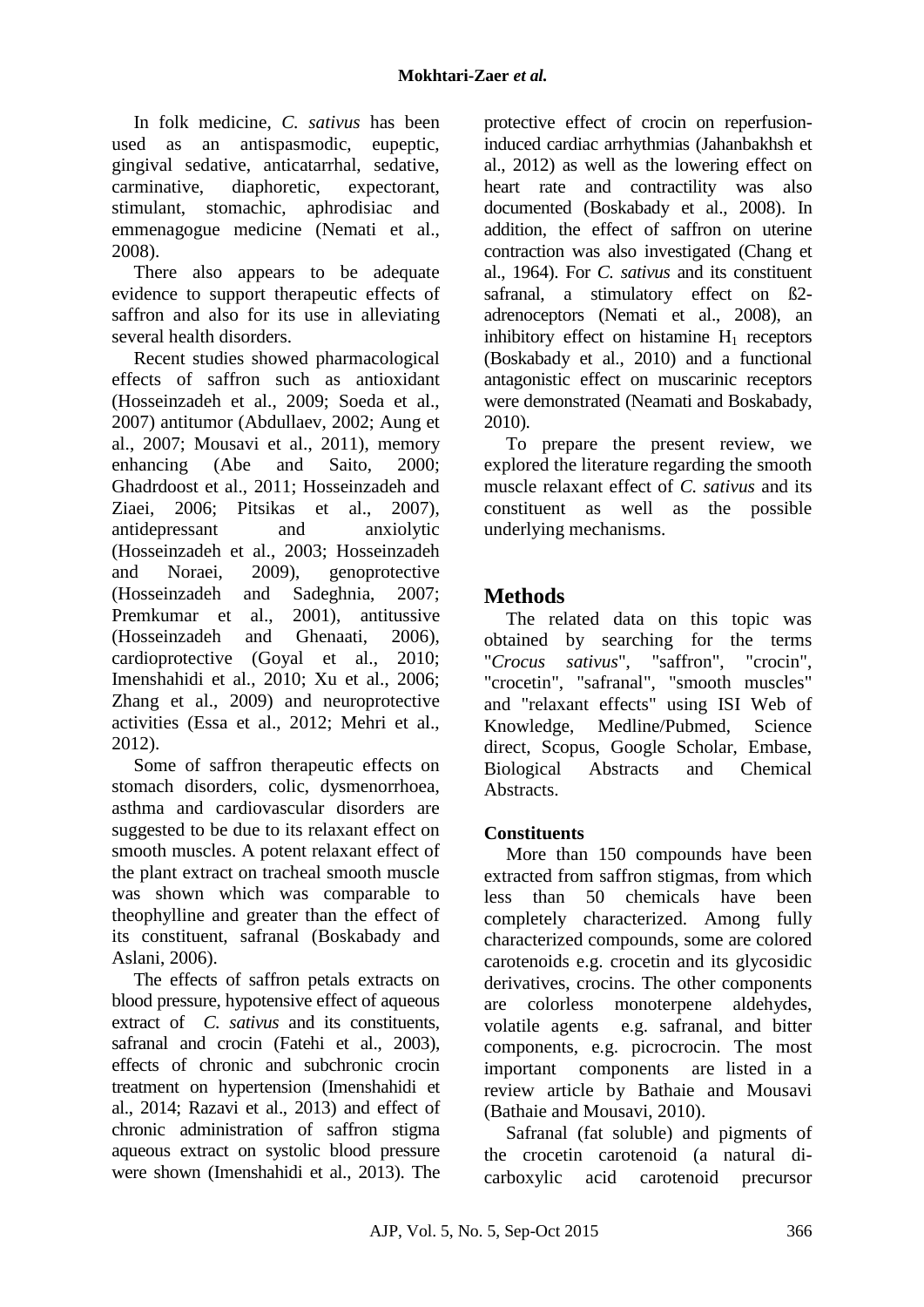crocin) are bitter, but the most important cause of saffron bitterness is picrocrocin (Abdullaev, 1993). Color compounds of saffron are crocetin carotenoids and glycosidic forms of di-gentiobioside (crocin), gentiobioside, glycoside, gentioglycoside and beta-crocetin di-glycoside (mono-methyl ester), gama-crocetin (dimethyl ester), alpha-carotene, betacarotene, lycopene and zeaxanthin. Saffron lipophilic carotenoids are lycopene, alphaand beta-carotene and zeaxanthin (Winterhalter and Straubinger, 2000; Tarantilis and Polissiou, 1997). Kampferol has also been found in alcoholic extract of saffron petals (Gregory et al., 2005). Flavonoids, especially lycopene, amino acids, proteins, starch, resins and other compounds have also been found in saffron (Assimopoulou et al., 2005). Moreover, saffron has trace amounts of thiamine and riboflavin (Alonso et al., 2001).

The main constituents of saffron are crocetin and its digentiobiosyl ester, crocin. Traces of non-glycosylated carotenoids unrelated to crocetin like β-carotene, lycopene and zea-xanthin are also present (Rios et al., 1996). Ethanolic extract of saffron has visible absorption peaks at 427 and 452 nm. When excited at 435 nm, saffron emits at 543 nm (Horobin et al., 2002). The water soluble extract of saffron stigmas is intensely colored; even one part of saffron in 100,000 parts of water yields a visibly yellow solution. The color components of saffron are diapocarotenoids, which are chemically similar to those in annatto.

Crocetin, another carotenoid that is isolated from saffron is one of the two principal chemicals responsible for saffron red color (Martin et al., 2002). Crocetin, a diapocarotenoid, is the result of crocin glycosides hydrolysis. Crocetin contains a carboxyl group at each end of the polyene chain; when ionized, it can function as an acid (anionic) dye for biological staining (Lillie, 1977). Crocetin in its free-acid form is insoluble in water and most organic solvents, except for pyridine and dimethylsulfoxide. Its anionic species are highly water soluble, so crocetin readily dissolves in dilute aqueous sodium hydroxide or other aqueous alkali solutions  $pH \geq 9$ . Absorption maxima in pyridine are at 411, 436 and 464 nm. Crocetin constitutes approximately 0.3% of the total weight of the saffron stigma (Escribano et al., 1996; Dris and Jain, 2004). Crocetin is present mostly as its trans isomer. On the other hand, cis-crocetin and its glycosides are only minor components of saffron.

Crocin (digentiobiosyl 8,8'-diapocarotene-8,8'-oate) belongs to a group of natural carotenoid commercially obtained from the dried stigma of saffron. It is the diester that is formed from the disaccharide gentiobiose and the dicarboxylic acid crocetin.

Crocins account for almost 6–16% of saffron dry weight (based on its variety, cultivation environment and type of processing) (Gregory et al., 2005). Crocin (crocin 1) is a digentiobioside carotenoid which comprises the majority of crocins found in saffron. Due to its sugar parts, crocin could be easily dissolved in water, turning from a dark red dry powder to an orange aqueous solution making saffron a desirable coloring food additive (Melnyk et al., 2010). Its deeply red colored crystals have a melting point of  $186^{\circ}$ C.

Crocin structure was elucidated by Karree (Karrer et al., 1933) though its presence was reported by Aschoff in the 19th centuary, as saffron main pigment(approx. 80%). Using water as the stationary phase and butanol as the mobile phase, crocin can be isolated from saffron extract in pure form and is directly crystallized.

Oral administration of single or multiple doses of crocin is not absorbed through the gastrointestinal tract and is largely excreted. It has been observed that orally administered crocins are hydrolyzed to crocetin before or during intestinal absorption, and absorbed crocetin is partly metabolized to mono- and diglucuronide conjugates (Asai et al., 2005). Crocetin does not tend to accumulate following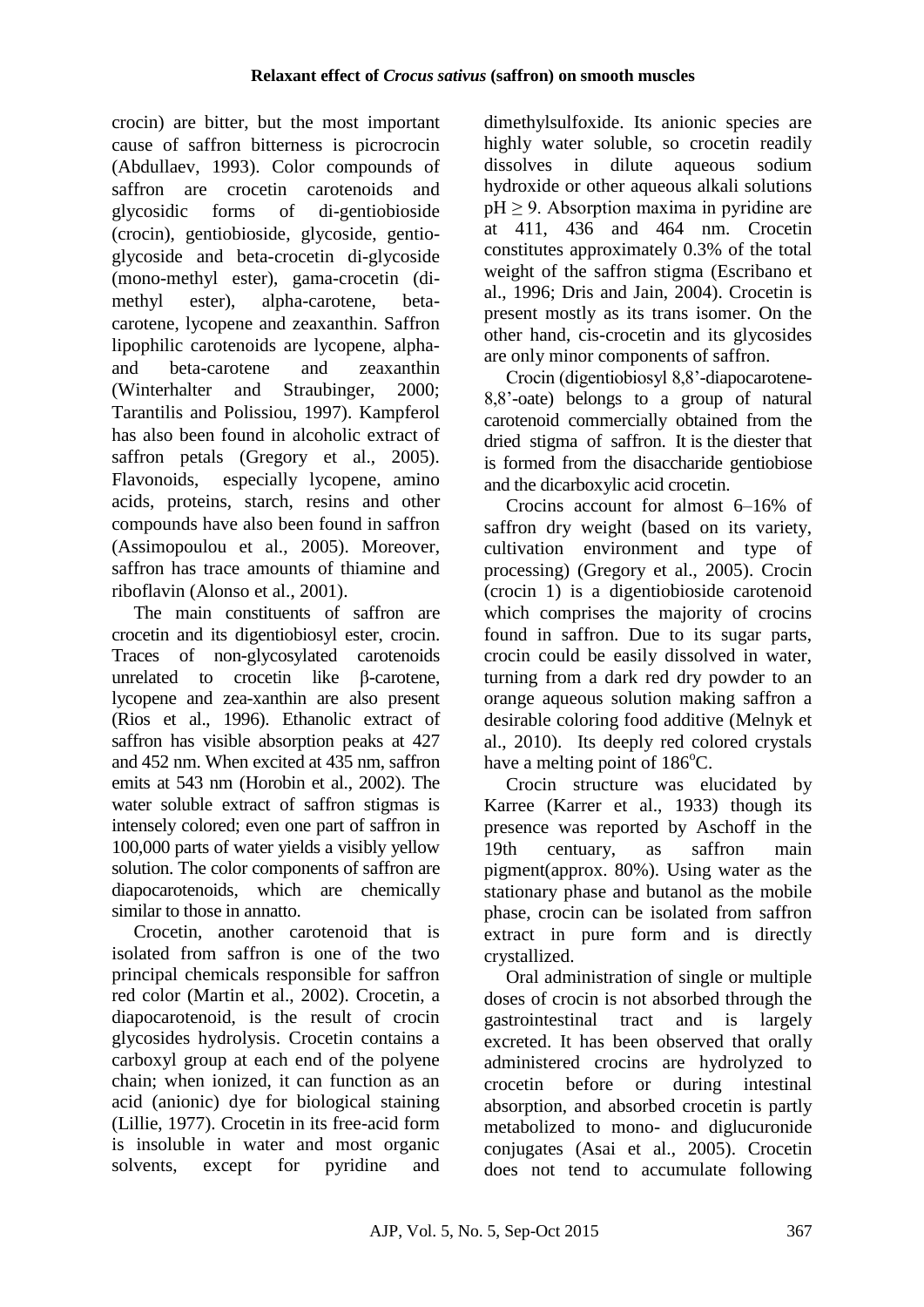administration of repeated oral doses and the intestinal tract serves as an important site for crocin hydrolysis (Xi et al., 2007).

### **Relaxant effect of** *C. sativus* **and its constituents on different types of smooth muscles**

The relaxant effects of *C. sativus* extracts and constituents on various smooth muscles are reviewed in the following sections.

### **Vascular smooth muscle**

Imenshahidi et al. compared the hypotensive effect of saffron aqueous extract and its two active ingredients in rats. Based on the results, aqueous extract of saffron stigma, safranal and crocin decreased mean arterial blood pressure in a dose-dependent manner. The hypotensive effect of the extract is perhaps due to its relaxant effect on vascular smooth muscle. The results also suggested that safranal, the major constituent of the plant, contributes to the hypotensive activity (Imenshahidi et al., 2010).

Fatehi et al. investigated the effects of *C. sativus* petals extract on blood pressure in anesthetized rats. Aqueous and ethanolic extracts of *C. sativus* petals reduced blood pressure in a dose-dependent manner. Administration of 50 mg/g of aqueous extract reduced blood pressure from 133.5  $\pm$  3.9 to 117  $\pm$  2.1 mmHg. This hypotensive effect could be either due to the effect of the *C. sativus* petals extracts on the heart itself or on total peripheral resistance via relaxation of vascular smooth muscle, or both. However, the results suggested that the effect of extracts on peripheral resistance seems to be more probable mechanism of this effect (Fatehi et al., 2003).

It was also shown that chronic administration of aqueous extract of saffron stigma reduced DOCA-induced increase in mean systolic blood pressure (MSBP), but this hypotensive effect was not observed in normotensive rats. Data showed that antihypertensive effects of saffron did not last for a long period, so it could be postulated that long term blood pressure regulation systems were not affected by saffron (Imenshahidi et al., 2013).

Aqueous-ethanolic extract of *C. sativus* also showed concentration-dependent inhibitory effect on heart rate and contractility comparable to the effect of diltiazem. The effect of plant extract on heart contractility could be due to its muscle relaxant effect (Boskabady et al., 2008).

It was also shown that crocetin (15, 30 mg/kg) dose-dependently improved endothelium-dependent relaxation (EDR) in response to acetylcholine (Ach) in high cholesterol diet (HCD)-fed rabbits. Also, in bovine aortic endothelial cells (BAECs), oxidized LDL (oxLDL) treatment decreased nitric oxide production and downregulated the activity and mRNA expression of endothelial nitric oxide synthase but these effects were inhibited by crocetin  $(0.1, 1, 10 \text{ mM})$  in a dosedependent manner (Tang et al., 2006).

The effect of crocin (50 mg/kg) on improvement of the reduction of systolic blood pressure (SBP) and the increased heart rate (HR) induced by diazinon (DZN) in rats, was shown which could be due to the relaxant effect of crocin on muscle cells (Razavi et al. in press).

The vasodilator effects of quercetin and its metabolites on vessels resistance were also decumented (Xu et al., 2015). The relaxant effect of kaempferol, the other constituent of *C. sativus* was also examined in several studies. In one study, low concentration of kaempferol (10 μM) caused endotheliumdependent and endothelium-independent vascular relaxations (Xu et al., 2006). In addition, relaxant effect of kaempferol on smooth muscle cells of the porcine coronary artery was demonstrated (Xu et al., 2006). It has been also reported that quercetin and kaempferol relaxed rat aortic strips contraction induced by noradrenaline, KCI or phorbol 12-myris- tate,13-acetate (Duarte et al., 1993).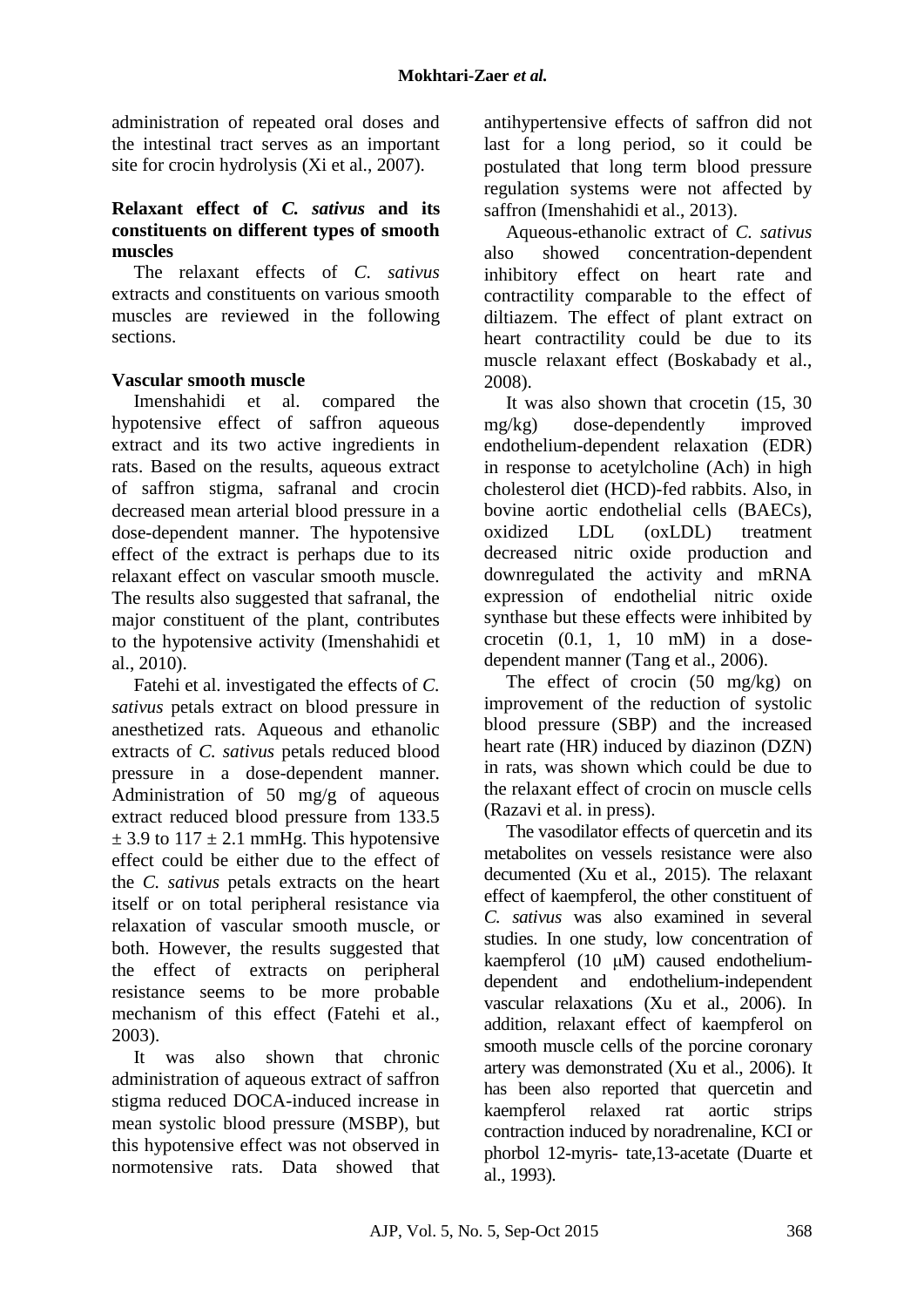### **Tracheal smooth muscle**

In a study by Boskabady and Aslani (2006), on guinea-pig tracheal smooth muscle, it was shown that aqueousethanolic extract of saffron has a potent relaxant effect, which was comparable to theophylline. . Also, it was observed that there were positive correlations between increasing concentrations and the relaxant effects of the extract (Boskabady and Aslani, 2006).

Safranal also showed concentrationdependent relaxant effect on tracheal smooth muscle. However, the relaxant effect of safranal was lower than that of the extract and theophylline (Boskabady and Aslani, 2006). These results indicated that relaxant effect of *C. sativus* is in part due to its constituent safranal.

Long term oral administration of *C*. *sativus* extract (Bayrami et al., 2013) and its constituent safranal (Boskabady and Byrami, 2014) also reduced tracheal responsiveness to methacholine in sensitized guinea pigs. This effect could be due to relaxant effect of the extract and safranal on tracheal smooth muscle. The antitussive effect of the ethanolic extract of saffron and safranal was shown which could be due to their relaxant effect on airway smooth muscle (Hosseinzadeh and Ghenaati, 2006).

#### **Gastrointestinal and urogenital smooth muscle**

The effects of *C. sativus* petals extracts on isolated guinea-pig ileum induced by electrical field stimulation (EFS) was studied. In rat isolated ileum, contractile responses to EFS were decreased by the petals extracts. Contractions of ileum to EFS are mediated by both noradrenaline and ATP released as co-transmitters from sympathetic nerves (Hoyle and Burnstock, 1991). The results showed that ethanolic extract had a greater relaxant effect on EFS-induced contraction of guinea pig ileum than the aqueous extract (Fatehi et al., 2003).

The relaxant effect of saffron on uterine contraction was also demonstrated (Chang et al., 1964). The relaxant effect of *C.* 

*sativus* and its constituents on different types of smooth muscles was summarized in Table 1.

#### **Possible mechanisms underlying smooth muscle relaxant effect of** *C. sativus*

*β2 – adrenoreceptors stimulatory effect*

The most possible mechanism for the relaxant effect of agents on tracheal smooth muscle is their stimulatory effect on β2 adrenergic receptors. The β2-adrenergic stimulatory effect of the plant and safranal was tested by performing cumulative concentration-response curves of isoprenaline-induced relaxation of precontracted isolated guinea pig tracheal smooth muscle. In this regard, aqueous ethanolic extracts from *C. sativus* (0.1 and 0.2 %), safranal (1.25 and 2.5 μg), 10 nM propranalol and saline were studied. The results showed clear leftward shifts in isoprenaline curves obtained in the presence of saffron extract and safranal compared to that of saline while propranolol caused rightward shift in isoprenaline response curve. The results indicated a relatively potent stimulatory effect for *C. sativus* extract and its constituent safranal on  $\beta_2$ -adrenoreceptors (Nemati et al., 2008). Therefore, the results suggested that the major mechanism responsible for the relaxant effect of the plant and safranal is their stimulatory effect on β<sub>2</sub>-adrenoreceptors.

### *Anti-cholinergic and anti-muscarinic effect of the plant*

The study of Nemati et al. (2010) demonstrated the functional antagonistic effect of *C. sativus* and safranal on muscarinic receptors on tracheal muscle of guinea pigs. Both the extract and safranal shifted methacholine concentrationresponse curve to the right. However, the shift was not parallel and the maximum response to methacholine in the presence of extract and safranal was not obtained. These results indicated a functional antagonistic effect of the plant and safranal on muscarinic receptors (Neamati and Boskabady, 2010).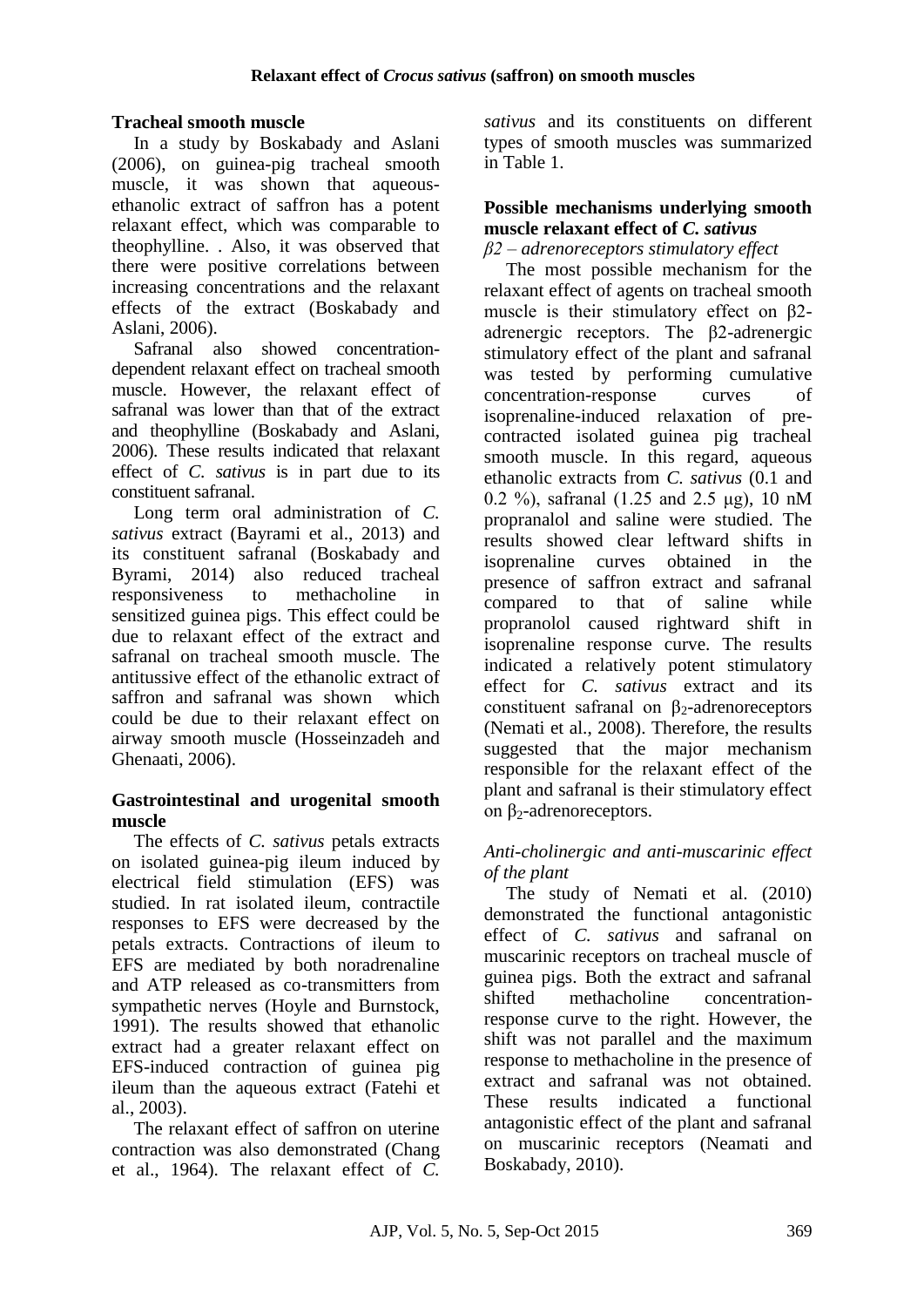| Type of smooth<br>muscle (SM) | <b>Solution</b>                              | <b>Effect</b>                                                                                         | Reference                          |
|-------------------------------|----------------------------------------------|-------------------------------------------------------------------------------------------------------|------------------------------------|
| <b>Vascular</b>               | AE of saffron stigma,<br>safranal and crocin | Decreased the mean arterial blood pressure of<br>animals                                              | Imenshahidi et al., 2010           |
|                               | AE and EE of C. Sativus<br>petals            | Reduced the blood pressure in a dose-dependent<br>manner                                              | Fatehi et al., 2003                |
|                               | AE of C. Sativus stigma                      | Reduced the enhanced of mean systolic blood<br>pressure                                               | Imenshahidi et al., 2013           |
|                               | AE and EE of C. Sativus                      | Inhibitory effect on heart rate and contractility                                                     | Boskabady et al., 2008             |
|                               | Crocetin, $(15, 30 \text{ mg/kg})$           | Improved endothelium-dependent relaxation (EDR)<br>in response to acetylcholine                       | Tang et al., 2006                  |
|                               | Crocin $(50 \text{ mg/kg})$                  | Crocin $(50 \text{ mg/kg})$ and DZN in improvement of the<br>reduction of SBP and the elevation of HR | Razavi et al. In press             |
| <b>Trachea</b>                | AE and EE of C. Sativus                      | Potent relaxing effect on the tracheal smooth<br>muscle.                                              | Boskabady et al., 2006             |
|                               | Safranal                                     | Has relaxant effect on tracheal smooth muscle                                                         | Boskabady and Aslani, 2006         |
|                               | C. Sativus                                   | Reduction effect on tracheal responsiveness to<br>methacholine in animals                             | Bayrami et al., 2013               |
|                               | Safranal                                     | Reduction effect on tracheal responsiveness to<br>methacholine in animals                             | Boskabady and Byrami,<br>2014      |
|                               | AE of saffron and safranal                   | Antitussive effect was shown                                                                          | Hosseinzadeh and Ghenaati,<br>2006 |
| <b>Gastrointestinal</b>       | Extract of C. Sativus<br>petals              | Induced relaxant effect in guinea -pig ileum                                                          | Fatehi et al., 2003                |
|                               | Saffron                                      | Relaxant effect on uterine contraction                                                                | Chang et al., 1964                 |

Table 1. The relaxant effect of *C. sativus* and its constituents on different types of smooth muscle

Aqueous extracts (AE), ethanolic extracts (EE)

#### *Histaminic (H<sup>1</sup> receptor) antagonistic activity*

The effect of three concentrations of aqueous-ethanolic extracts of *C. sativus* (0.025 %, 0.05 % and 0.1 %) on histamine  $(H<sub>1</sub>)$  receptors was evaluated in guinea pig tracheal smooth muscles. Concentrationresponse curve for histamine was obtained in the presence of saline, saffron extract and chlorpheniramine. The extract caused parallel rightward shift in histamine concentration-response curve similar to the effect of chlorpheniramine and the maximum response to histamine was obtained in the presence of the extract. These results showed an inhibitory effect of *C. sativus* (competitive antagonistic effect) on histamine  $H_1$  receptors which could be related to the relaxant effect of the plant on tracheal smooth muscle (Boskabady et al., 2010).

The effect of safranal (0.63, 1.25 and 2.5  $\mu$ g/ml) on histamine  $(H_1)$  receptors in guinea pig tracheal smooth muscle was also studied using similar method as described above. The results showed that safranal also caused rightward shift in histamine– response curves, obtaining the maximum responses to histamine and greater  $EC_{50}$ (effective concentration of histamine causing 50% of maximum response). It was concluded that safranal possibly acts as a histamine  $H_1$  receptors competitive antagonist (Boskabady et al., 2011)**.**

### *Calcium channel antagonistic effects*

Crocin could inhibit  $Ca^{2+\alpha}$  influx and release of intracellular  $Ca^{2+}$  stores in the endoplasmic reticulum in bovine aortic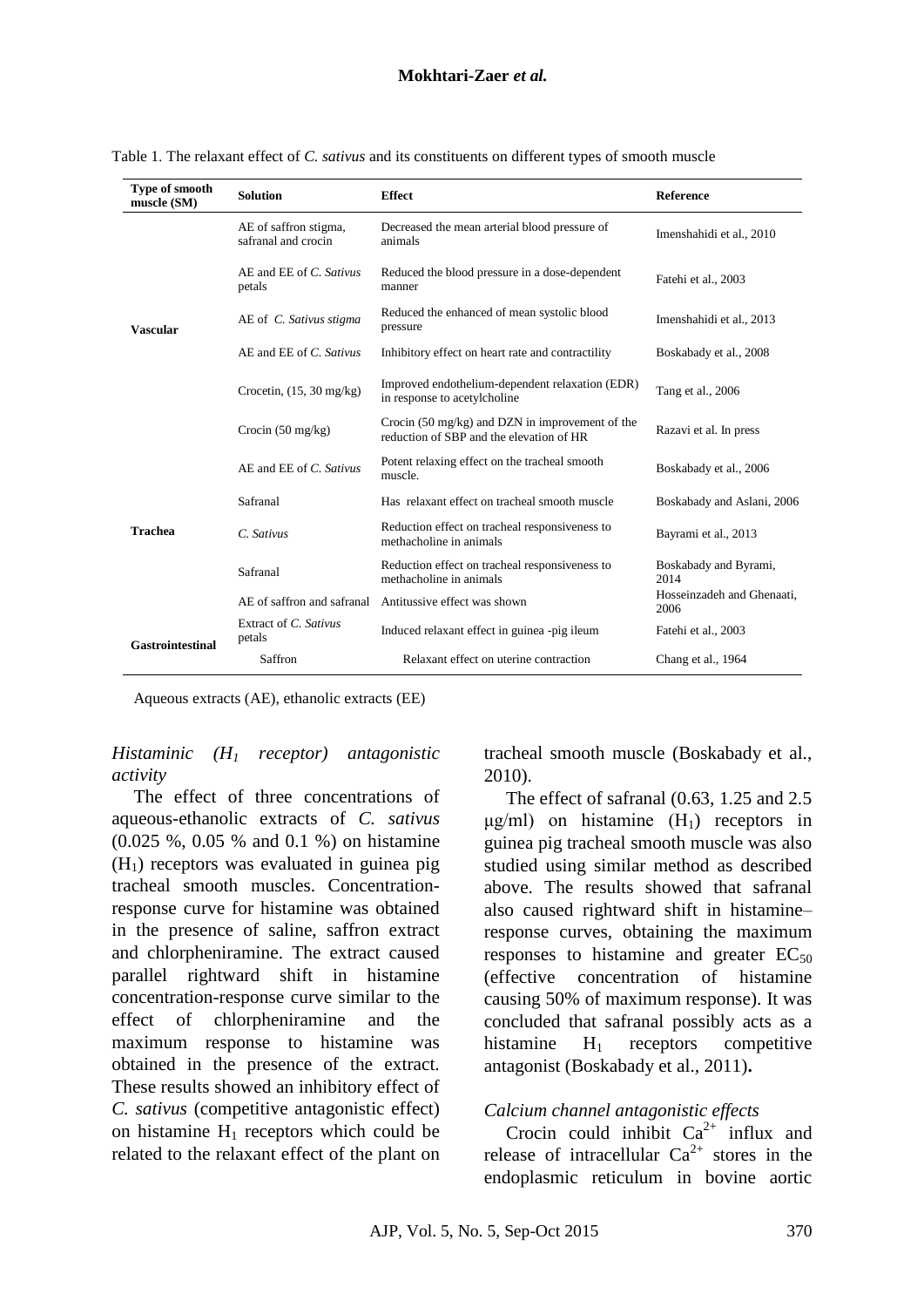smooth muscle cells (He et al., 2004). It was also shown that reduction of intracellular  $Ca^{2+}$  release may contribute to relaxation of the corpus cavernosum, leading to erection (Williams et al., 2005). Coronary and other diseases in cardiac or brain blood vessels are considered to be due to the excessive influx of  $Ca^{2+}$  into cytoplasm. So,  $Ca^{2+}$  channels blockers are of therapeutic value in treatment of these diseases. The effect of *C. sativus* on  $Ca^{2+}$ influx in isolated rat aortas was investigated using 45Ca as a radioactive tracer, and their calcium antagonistic effects were evaluated.  $Ca^{2+}$  uptake in isolated rat aorta rings in normal physiological status was not markedly altered by these drugs, whereas  $Ca^{2+}$  influxe induced by norepinephrine 1.2 µmol/L and KCl 100 mmol/L were significantly inhibited by *C. sativus* in a concentration-dependent manner.

The results showed that  $Ca^{2+}$  influx through receptor-operated  $Ca^{2+}$  channels and potential-dependent  $Ca^{2+}$  channels can be blocked by the plant (Liu et al., 2005). It is conceivable that the hypotensive effect of saffron in chronic treatment is related to its inhibitory effect on smooth muscles via blocking calcium channel or inhibiting sarcoplasmic reticulum  $Ca^{2+}$  release into the cytosol (Boskabady and Aslani, 2006).

Crocin also concentration-dependently inhibited the total cholesterol (TC) and Cholesteryl ester (CE) elevation induced by Ox-LDL. The results indicated that crocin could inhibit the increased intracellular  $[Ca^{2+}]$  in smooth muscle cell (He et al., 2005).

Concerning the underlying mechanisms of the vasodilatory effect, protein kinase C inhibition and decrease in  $Ca^{2+}$  uptake were also investigated (Duarte et al., 1993).

It has been reported that crocetin decreased protein kinase C (PKC) activity in the membrane fraction, which led to reduced blood pressure by inhibition of proliferation in vascular smooth muscle cells (Cheng-Hua et al., 2010).

## *Endothelium-dependent relaxation (EDR) effect*

The mechanisms by which crocetin causes vasorelaxation might be attributed to the vessel endothelial instead of direct effect on vessel smooth muscle. It was shown that crocetin, upregulated the eNOS mRNA expressions in both in vivo and in vitro studies which was in accordance with its action on eNOS activity and NO production. The NO formed in the endothelial cell is catalyzed by eNOS, crosses the plasma membrane and diffuses into the adjacent smooth muscle cells, where it binds and stimulates guanylyl cyclase, the enzyme that synthesizes cGMP. Cyclic GMP leads to a decrease in cytosolic  $Ca^{2+}$  concentration, which causes relaxation of the muscle cell and dilation of the blood vessel (Tang et al., 2006).

Smooth muscle cells relaxations of the porcine coronary artery by endotheliumderived and exogenous NO due to endothelium-dependent hyperpolarization was shown. These results showed the involvement of activation of largeconductance calcium-activated potassium channel  $K_{C_3}$ 1.1 channels and NO in vascular smooth muscle relaxant effect (Xu et al., 2005). However, further studies should investigate this mechanism to justify the relaxant effect of *C. sativus* and its constituents.

## *Increasing intracellular cAMP*

It was shown that rat uterine smooth muscle relaxation following KCl-induced tonic contraction was antagonized by RpcAMPS which indicates involvement of increased intracellular cAMP concentration in relaxing uterine smooth muscle (Revuelta et al., 2000). This mechanism should also be examined for *C. sativus* and its constituents in further experiments.

The possible mechanisms of the relaxant effect of *C. sativus* and its constituents were summarized in Table 2.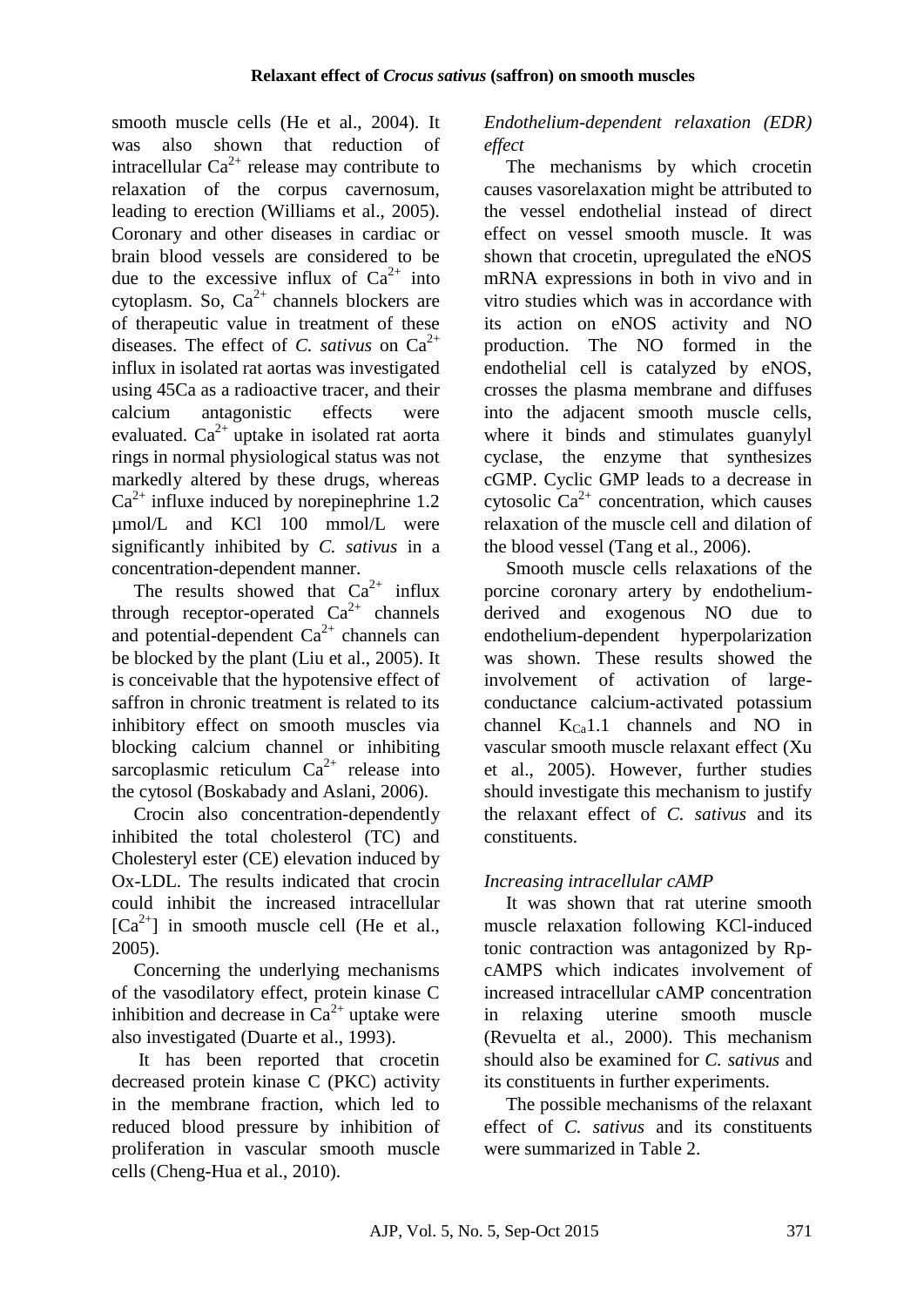| <b>Possible mechanisms</b>                                                                         | <b>Solution</b>                                                                              | <b>Type of muscle</b> | <b>Reference</b>                 |
|----------------------------------------------------------------------------------------------------|----------------------------------------------------------------------------------------------|-----------------------|----------------------------------|
| Stimulatory effect on β2-adrenoceptors                                                             | AE extract of C. Sativus<br>$(0.1 \text{ and } 0.2 \text{ g\%})$ and<br>safranal             | Trachea               | (Nemati et al., 2008)            |
| Anticholinergic and anti-muscarinic effect                                                         | AE extract of C. Sativus<br>and safranal                                                     | Trachea               | (Neamati and<br>Boskabady, 2010) |
| <b>Histaminic antagonistic activity</b>                                                            | AE extract of C. Sativus<br>$(0.025 \text{ g\%}, 0.05 \text{ g\%} \text{ and }$<br>$0.1$ g%) | Trachea               | (Boskabady et al., 2010)         |
|                                                                                                    | Safranal (0.63, 1.25 and<br>$2.5 \mu$ g/ml)                                                  | Trachea               | Boskabady et al., 2011           |
| $Ca2+$ channel blocking in aortic smooth muscle cells                                              | Crocin                                                                                       | Vascular              | He et al., 2004                  |
| $Ca2+$ channel blocking in corpus cavernosum leading<br>to erection                                | Crocin                                                                                       | Vascular              | Williams et al., 2005            |
| Protein kinase C inhibition or decreased $Ca2+$ uptake                                             | Kaempferol                                                                                   | Vascular              | Duarte et al., 1993              |
| Protein kinase C inhibition in the membrane fraction                                               | Crocetin                                                                                     | Vascular              | Cheng-Hua et al., 2010           |
| Upregulation of eNOS mRNA expressions and NO<br>production                                         | Crocetin                                                                                     | Vascular              | (Tang et al., 2006)              |
| Activation of large-conductance calcium-activated<br>potassium channel $k_{ca}1.1$ channels and NO | Kaempferol                                                                                   | Vascular              | Xu et al., 2015                  |
| Increase in intracellular cAMP                                                                     | Kaempferol                                                                                   | Vascular              | Revuelta et al., 2000            |

Table 2. Possible mechanisms of the relaxant effect of *C. sativus* and its constituents

#### **Conclusion**

In conclusion, the relaxant effects of *C. sativus* and some of its constituents on vascular, trachea, gastrointestinal and urogenital smooth muscles were discussed in the present review article. The possible mechanisms of the relaxant effect of the plant and its constituents on smooth muscle including  $\beta_2$ -adrenoreceptors stimulation, histamine  $(H_1)$  receptor inhibition and calcium channel blocking were also reviewed. However, the point that exactly which chemical(s) through what mechanism(s) of action causes this effect as well as its clinical applications should be investigated in further studies.

### **References:**

- Abdullaev FI. 1993. Biological effects of saffron. BioFactors, 4: 83–86.
- Abdullaev FI. 2002. Cancer chemopreventive and tumoricidal properties of saffron *(Crocus sativus L.)*. Exp Biol Med, 227: 20– 25.
- Abe K, Saito H. 2000. Effects of saffron extract and its constituent crocin on learning behaviour and long-term potentiation. Phytother Res, 14: 149–152.
- Alonso GL, Salinas M R, Garijo J, Sánchez-Fernández M A. 2001. Composition of crocins and picrocrocin from Spanish saffron *(Crocus sativus L.)*. J food qual, 24: 219–233.
- Asai A, Nakano T, Takahashi M, Nagao A. 2005. Orally administered crocetin and crocins are absorbed into blood plasma as crocetin and its glucuronide conjugates in mice. J Agric Food Chem, 53: 7302-6.
- Assimopoulou AN, Sinakos Z, Papageorgiou VP. 2005. Radical scavenging activity of *Crocus sativus L*. extract and its bioactive constituents. Phytother Res, 19: .997–1000.
- Aung HH, Wang CZ, Ni M, Fishbein A, Mehendale SR, Xie JT, Shoyama CY,Yuan CS. 2007. Crocin from *Crocus sativus* possesses significant anti-proliferation effects on human colorectal cancer cells. Exp oncol, 29: 175–180.
- Bathaie SZ, Mousavi SZ. 2010. New applications and mechanisms of action of saffron and its important ingredients. Crit Rev Food Sci, 50: 761–786.
- Bayrami G, Boskabady MH, Jalali S,Farkhondeh T. 2013. The effect of the extract of Crocus sativus on tracheal responsiveness and plasma levels of IL-4, IFN-γ, total NO and nitrite in ovalbumin sensitized Guinea-pigs. J EthnoPharmacol, 147: 530–535.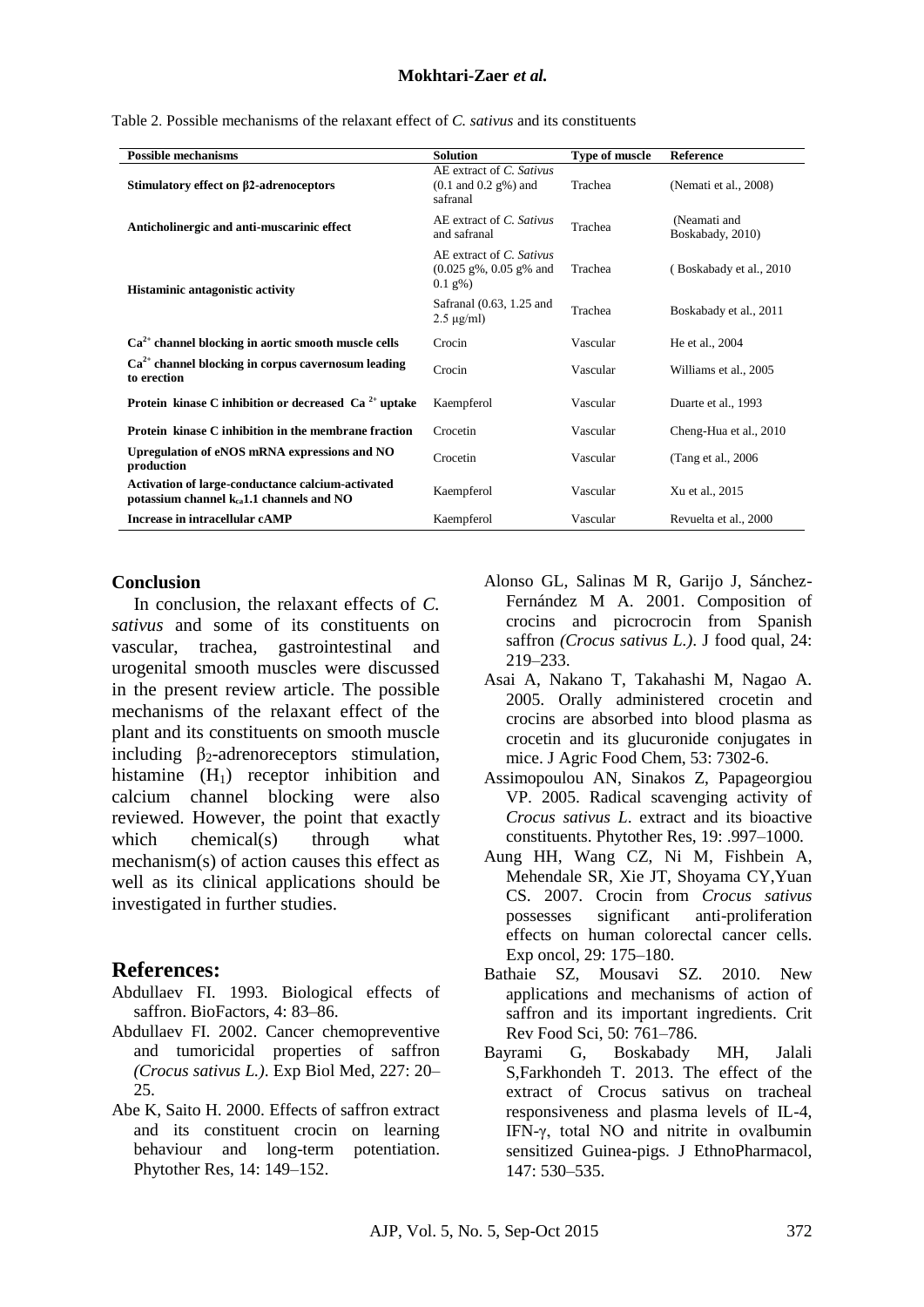- Boskabady M H, Shafei MN, Shakiba A, Sefidi HS. 2008. Effect of aqueous-ethanol extract from *Crocus sativus* (saffron) on guinea-pig isolated heart. Phytother Res, 22: 330–334.
- Boskabady MH, Ghasemzadeh M, Nemati H, Esmaeilzadeh M. 2010. Inhibitory effect of *Crocus sativus* (saffron) on histamine (H<sub>1</sub>) receptors of guinea pig tracheal chains. Pharmazie, 65: 300–305.
- Boskabady MH, Aslani MR. 2006. Relaxant effect of *Crocus sativus* (saffron) on guineapig tracheal chains and its possible mechanisms. J Pharm Pharmacol, 58: 1385– 1390.
- Boskabady MH, Byrami G, Faizpour A. 2014. The Effect of Safranal, a Constituent of *Crocus sativus* (Saffron), on Tracheal Responsiveness, Serum Levels of Cytokines, Total NO and Nitrite in Sensitized Guinea Pigs. Pharmacol Rep, 66: 56–61.
- Boskabady MH, Rahbardar MG, Jafari Z. 2011. The effect of safranal on histamine  $(H_1)$ receptors of guinea pig tracheal chains. Fitoterapia, 82: 162–167.
- Chang PY, Wang CK, Liang JD, Kuo W .1964. Studies on the pharmacological action of Zang Hong Hua (*Crocus sativus* L.). I. Effects on uterus and estrus cycle. Yao Xue Xue Bao, 11: 94.
- Cheng-Hua Zhou, Min Xiang, Shu-Ying He, Zhi-Yu Qian. Protein Kinase C Pathway is Involved in the Inhibition by Crocetin of Vascular Smooth Muscle Cells Proliferation. Phytother. Res. 24: 1680– 1686 (2010)
- Dris R , Jain SM. 2004. Production Practices and Quality Assessment of Food Crops:Preharvest Practice . Kluwer, Berlin. Volume 1 ; 218 .
- Duarte Juan, Francisco Pi~rez Vizcafno, Pilar Utrilla, Josi~ Jimi~Nez, Juan Tamargo, Antonio Zarzuelo. Vasodilatory effects of flavonoids in rat aortic smooth muscle structure-activity relationships. Gen. Pharmac. Vol. 24, No. 4, pp. 857-862, 1993
- Escribano J, Alonso GL, Coca-Prados M, Fernandez JA .1996. Crocin, safranal and picrocrocin from saffron (*Crocus sativus* L.) inhibit the growth of human cancer cells in vitro. Cancer lett, 100:23–30.
- Essa MM, Vijayan RK, Castellano-Gonzalez G, Memon MA, Braidy N, Guillemin GJ. 2012. Neuroprotective effect of natural products

against Alzheimer's disease. Neurochem res, 37:1829–1842.

- Fatehi M, Rashidabady T, Fatehi-Hassanabad Z. 2003. Effects of *Crocus sativus* petals' extract on rat blood pressure and on responses induced by electrical field stimulation in the rat isolated vas deferens and guinea-pig ileum. J ethnopharmacol, 84:199–203.
- Ghadrdoost B, Vafaei AA, Rashidy-Pour A, Hajisoltani R, Bandegi AR, Motamedi F, Haghighi S, Sameni HR, Pahlvan S. 2011. Protective effects of saffron extract and its active constituent crocin against oxidative stress and spatial learning and memory deficits induced by chronic stress in rats. Eur J Pharmacol, 667: 222–229.
- Goyal SN, Arora S, Sharma AK, Joshi S, Ray R, Bhatia J, Kumari S, Arya DS. 2010. Preventive effect of crocin of *Crocus sativus* on hemodynamic, biochemical, histopathological and ultrastuctural alterations in isoproterenol-induced cardiotoxicity in rats. Phytomedicine, 17: 227–232.
- Gregory MJ, Menary RC, Davies NW. 2005. Effect of drying temperature and air flow on the production and retention of secondary metabolites in saffron. J Agric Food Chem, 53:5969–5975.
- He S, Qian Z, Tang F. 2004. Effect of crocin on intracellular calcium concentration in cultured bovine aortic smooth muscle cells. Acta Pharm Sin, 39: 778–781.
- [He SY,](http://www.ncbi.nlm.nih.gov/pubmed/?term=He%20SY%5BAuthor%5D&cauthor=true&cauthor_uid=15964309) [Qian ZY,](http://www.ncbi.nlm.nih.gov/pubmed/?term=Qian%20ZY%5BAuthor%5D&cauthor=true&cauthor_uid=15964309) [Tang FT,](http://www.ncbi.nlm.nih.gov/pubmed/?term=Tang%20FT%5BAuthor%5D&cauthor=true&cauthor_uid=15964309) [Wen N,](http://www.ncbi.nlm.nih.gov/pubmed/?term=Wen%20N%5BAuthor%5D&cauthor=true&cauthor_uid=15964309) [Xu GL,](http://www.ncbi.nlm.nih.gov/pubmed/?term=Xu%20GL%5BAuthor%5D&cauthor=true&cauthor_uid=15964309) [Sheng L.](http://www.ncbi.nlm.nih.gov/pubmed/?term=Sheng%20L%5BAuthor%5D&cauthor=true&cauthor_uid=15964309) Effect of crocin on experimental atherosclerosis in quails and its mechanisms. [Life Sci.](http://www.ncbi.nlm.nih.gov/pubmed/?term=Effect+of+crocin+on+experimental+atherosclerosis+in+quails+and+its+mechanisms) 2005; 77(8): 907-21.
- Horobin RW , Kiernan JA , Eds . 2002. Conn's Biological Stains: a Handbook of Dyes, Stains and Fluorochromes for Use Biology and Medicine ,  $10<sup>th</sup>$  ed . BIOS Scientific Publishers, Oxford, UK; 315 .
- Hosseinzadeh H, Ziaei T.2006. Effects of *Crocus sativus* stigma extract and its constituents, crocin and safranal, on intact memory and scopolamine-induced learning deficits in rats performing the Morris water maze task. J Med Plants, 5:40–50.
- Hosseinzadeh H, Shamsaie F, Mehri, S. 2009. Antioxidant activity of aqueous and ethanolic extracts of *Crocus sativus* L. stigma and its bioactive constituents, crocin and safranal. Pharmacog Mag, 5: 419.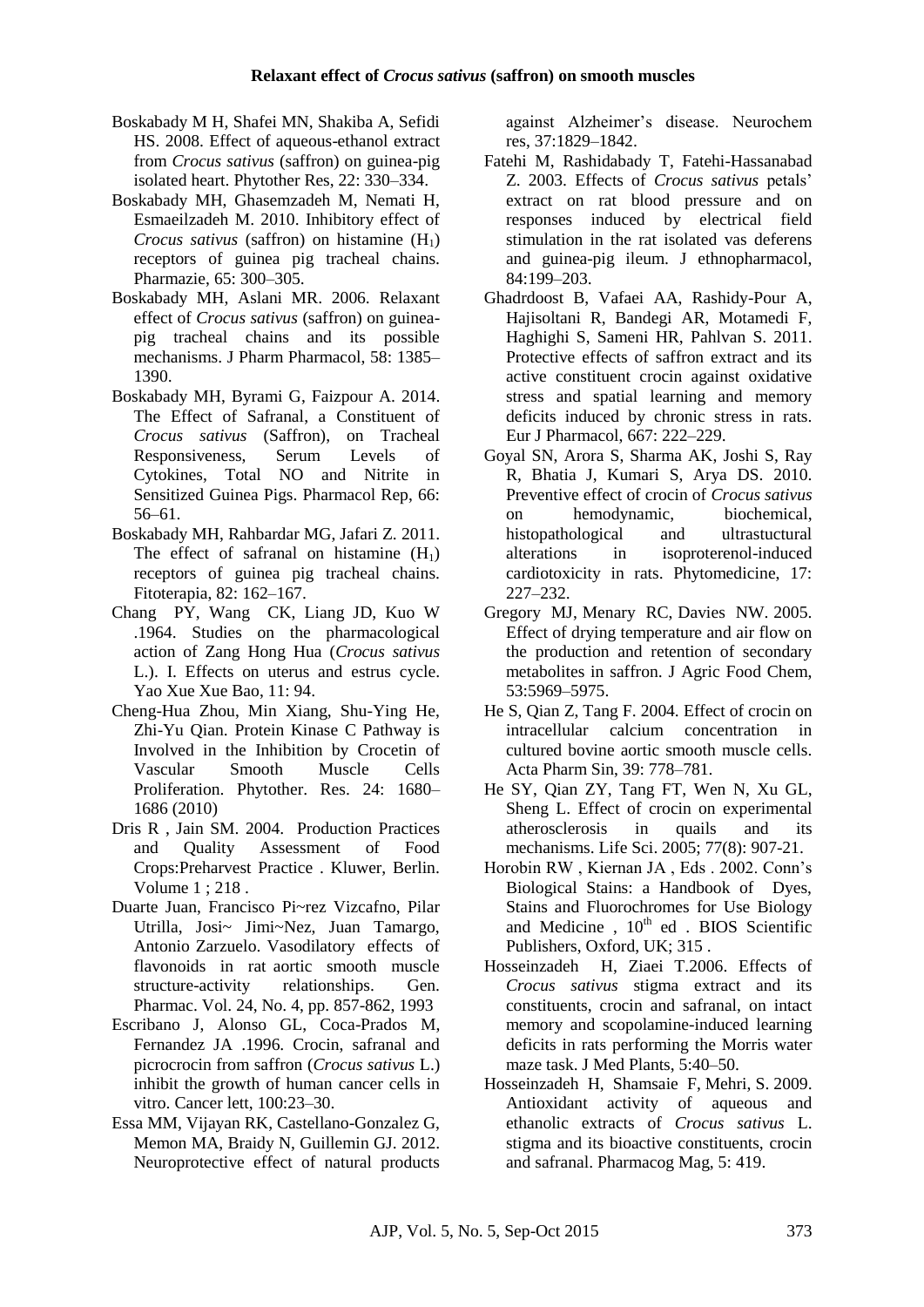- Hosseinzadeh H, Ghenaati J. 2006. Evaluation of the antitussive effect of stigma and petals of saffron (*Crocus sativus*) and its components, safranal and crocin in guinea pigs. Fitoterapia, 77: 446–448.
- Hosseinzadeh H, Karimi G, Niapoor M. 2004. Antidepressant effect of *Crocus sativus* L. stigma extracts and their constituents, crocin and safranal, in mice. J Med Plants, 3: 48– 58.
- Hosseinzadeh H, Noraei NB. 2009. Anxiolytic and hypnotic effect of *Crocus sativus* aqueous extract and its constituents, crocin and safranal, in mice. Phytother Res, 23:768–774.
- Hosseinzadeh H , Sadeghnia HR. 2007. Effect of safranal, a constituent of *Crocus sativus* (saffron), on methyl methanesulfonate (MMS)-induced DNA damage in mouse organs: an alkaline single-cell gel electrophoresis (comet) assay. DNA and cell biol, 26:841–846.
- Hoyle CHV , Burnstock G. 1991. ATP receptors and their physiological roles. In: Stone, TW. (Ed.), Adenosine in the Nervous System. Academic Press, London, 43-76.
- Imenshahidi M, Razavi B M, Faal A, Gholampoor A, Mousavi S M, Hosseinzadeh H. 2014. Effects of chronic crocin treatment on desoxycorticosterone acetate (doca)-salt hypertensive rats.Iran J Basic Med Sci , 17:9.
- Imenshahidi M, Razavi B M, Faal A, Gholampoor A, Mousavi S M, Hosseinzadeh H. 2013. The Effect of Chronic Administration of Saffron (*Crocus sativus*) Stigma Aqueous Extract on Systolic Blood Pressure in Rats. Jundishapur J Nat Pharm Prod, 8:175.
- Imenshahidi M, Hosseinzadeh H, Javadpour Y. 2010. Hypotensive effect of aqueous saffron extract (*Crocus sativus* L.) and its constituents safranal and crocin in normotensive and hypertensive rats. Phytother Res, 24: 990–994.
- Jahanbakhsh Z, Rasoulian B, Jafari M, Shekarforoush Sh, Esmailidehaj M, Mohammadi M T, Aghai H, Salehi M. 2012. Protective effect of crocin against reperfusion-induced cardiac arrhythmias in anaesthetized rats. EXCLI J, 11:20–29.
- Karrer P, Benz F, Stoll M.1933. Pflanzenfarbstoffe XLIX. Synthese des Perhydro-crocetins. Helv Chim Acta, 16: 297–302.
- Kataria D, Kumar C, Nerkar N, Gadiya RV, Abhyankar MM. 2011. Detail profile of *Crocus sativus*. International Journal of Pharma and Bio Sciences; 2: 530-540.
- Lillie RD. 1977. Conn's Biological Stains: a Handbook on the Nature and Uses of the Dyes Employed in the Biological Laboratory ,  $9<sup>th</sup>$  ed . Williams & Wilkins, Baltimore, MD; 459 .
- Liu N,Yang Y, Mo S, Liao J, Jin J. 2005. Calcium antagonistic effects of Chinese crude drugs: Preliminary investigation and evaluation by 45Ca. Appl Radiat Isot, 63: 151–155.
- Martin G, Goh E, Neff AW. 2002. Evaluation of the developmental toxicity of crocetin on Xenopus.Food Chem Toxicol , 40: 959–964.
- Mehri S, Abnous Kh, Mousavi SH, Shariaty VM, Hosseinzadeh H. 2012. Neuroprotective effect of crocin on acrylamide-induced cytotoxicity in PC12 cells. Cell mol neurobiol, 32: 227–235.
- Melnyk JP, Wang S , Marcone MF. 2010. Chemical and biological properties of the world's most expensive spice: Saffron. Food Chem Toxicol , 43: 1981–1989.
- Mousavi SH, Moallem SA, Mehri S, Shahsavand Sh, Nassirli H, Malaekeh-Nikouei B 2011. Improvement of cytotoxic and apoptogenic properties of crocin in cancer cell lines by its nanoliposomal form. Pharm biol, 49:1039–1045.
- Neamati N, Boskabady MH.2010. Effect of *Crocus sativus* (saffron) on muscarinic receptors of guinea pig tracheal chains. Func Plant Sci Biotec, 4:128–131.
- Nemati H, Boskabady MH, Ahmadzadef Vostakolaei H. 2008. Stimulatory effect of *Crocus sativus* (saffron) on β 2 adrenoceptors of guinea pig tracheal chains. Phytomedicine, 15: 1038–1045.
- Pitsikas N, Zisopoulou S, Tarantilis P A, Kanakis Ch D, Polissiou M G, Sakellaridis N.2007. Effects of the active constituents of *Crocus sativus* L., crocins on recognition and spatial rats' memory. Behav brain res, 183: 141–146.
- Premkumar K, Abraham SK, Santhiya ST, Gopinath PM, Ramesh A. 2001. Inhibition of genotoxicity by saffron (*Crocus sativus* L.) in mice. Drug chem toxicol, 24; 421– 428.
- Razavi M, Hosseinzadeh H, Abnous Kh, Motamedshariaty V, Imenshahidi M. 2013. Crocin restores hypotensive effect of